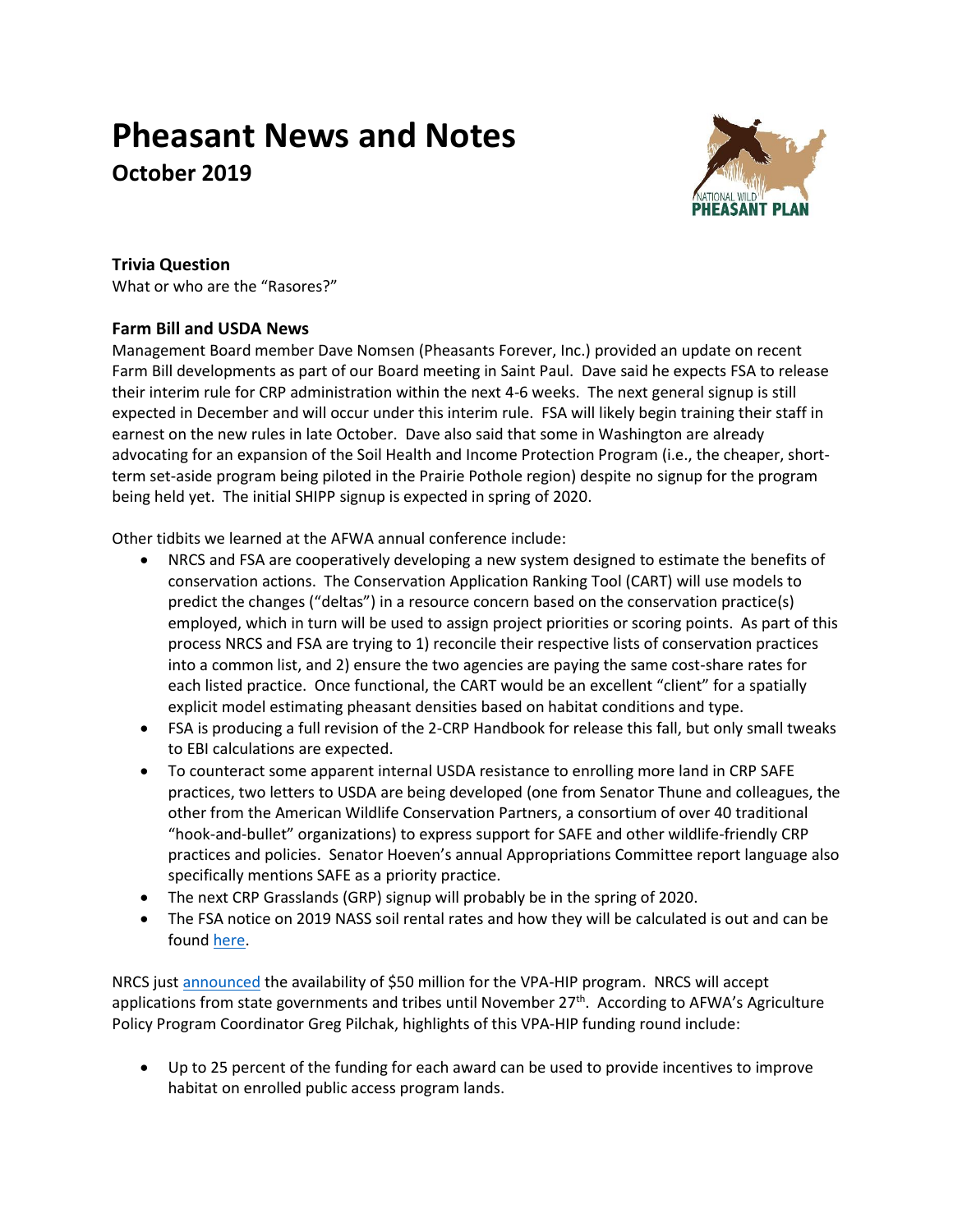- Landowner participants must follow NRCS practice standards for any habitat improvement activities. This requirement can be waived if an awardee provides sufficient justification.
- State governments and tribes can request up to 10 percent of program funds for technical assistance.
- To the greatest extent possible, NRCS will set aside \$3 million in funding for public access programs touching Wetlands Reserve Easements.

FSA also recently [announced](https://nam02.safelinks.protection.outlook.com/?url=https%3A%2F%2Fwww.fsa.usda.gov%2Fnews-room%2Fnews-releases%2F2019%2Fusda-seeking-comments-on-conservation-reserve-program-environmental-assessment&data=02%7C01%7Cstaylor%40pheasantsforever.org%7C61d4e56ca4ca4bfc6e4308d7438e5164%7Caa7f2878315845b4bbebd7b7b3fe4ae3%7C1%7C1%7C637052151461221673&sdata=pNLCz8WuCdW4SwrUyYoL8PfWHr1QM1v1nMMCEgkkodk%3D&reserved=0) the availability of a NEPA assessment of changes to the Conservation Reserve Program. The EA was required because of changes called for under the 2018 Farm Bill and is open for comment until October 27<sup>th</sup>.

#### **Notes from Around the Pheasant Range**

We now have a Management Board-approved set of wild pheasant translocation guidelines, which can be found on our website [here.](http://nationalpheasantplan.org/wp-content/uploads/2019/09/NWPTC-Interstate-pheasant-translocation-guidelines-2019.pdf) A big thanks to the Technical Committee working group of Chair Tom Keller (Pennsylvania), Casey Cardinal (New Mexico), Robert Perez (Texas), and Jeff Prendergast (Kansas) for doing the heavy lifting on the document for the partnership.

Other pheasant-relevant information learned at the AFWA annual conference:

- The AFWA directors passed a resolution that says in part "AFWA directs its Bird Conservation Committee and Hunting/Shooting Sports Participation Committee to cooperatively assess [the] challenge of declining small game hunting participation, and present a prioritized list of key questions or issues and recommended steps for subsequent actions to this body in a timely manner." The resolution was sponsored by both of the above-named committees. The requested document should provide an opportunity to lay out a number of needs we have in understanding, mitigating, and adapting to declining pheasant hunter participation, and hopefully attracting more attention and resources to the issue. Your Plan Coordinator is serving on the small group representing the Bird Conservation Committee (via its Resident Game Bird Working Group) to develop the document.
- The Resident Game Bird Working Group is also developing a set of general translocation guidelines for species not covered by an approved translocation document, and recommendations for groups that may design such guidelines in the future. These draw on common points among the translocation guidelines for pheasants, bobwhites, and western quail. The group also wants to create a way to catalog historic information about previous translocation projects as a learning resource.
- The ne[w Midwest Landscape Initiative](http://www.mafwa.org/?page_id=3391) is getting cranked up. It is designed to improve upon the USFWS's original Landscape Conservation Cooperative (LCC) model by creating a more state-led partnership. Most relevant to us is their Habitat Assessment working group (another potential partner for our pheasant modeling need, perhaps) and their development of a process to accelerate multi-state research on CWD (the process might be applicable to us at some point).
- As mentioned in a previous email, the National Bobwhite Conservation Initiative has had three key retirements (including their Director) in the last two months. Their Management Board decided to put rehiring those positions on hold while they assess the administrative structure and needs of the organization.
- There was a well-attended reception held to highlight the publication of the *Wildlife Society Bulletin*'s special issue on private lands conservation. A few of the papers most relevant to us are listed below. There will also be a special session on private lands at the 2020 North American conference.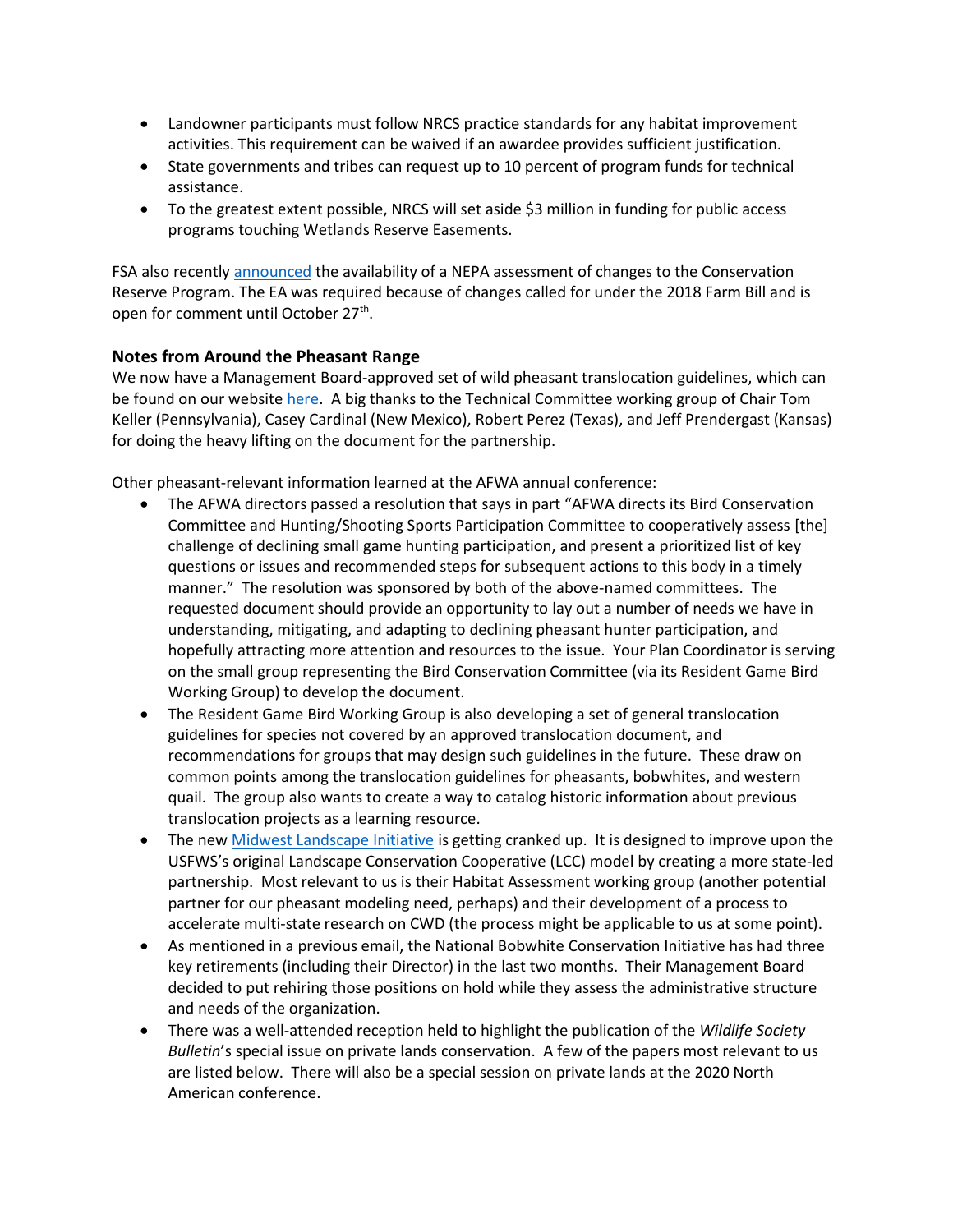- The USFWS has delayed their listing decision on the monarch until December of 2020.
- The Recovering America's Wildlife Act (RAWA) was introduced in the House in July and will probably receive its first committee hearing this fall. Sponsors for a companion Senate bill have yet to be identified.
- South Dakota Game, Fish and Parks has hired Responsive Management to perform a public perceptions survey on their nest predator bounty program. They plan on reviewing the results before deciding the program's fate.

Finally, the U.S. Environmental Protection Agency is [proposing a policy](https://www.epa.gov/sites/production/files/2019-09/documents/draft-waiver-guidance-avian-sub-acute-dietary.pdf) to relax its requirement to perform subacute toxicity tests on birds (waterfowl and upland game birds are the standard test subjects) during the process of registering new pesticides. At first blush this seems like a worrying idea, but after reading the proposal it's a little less alarming. I'm not a toxicologist, though, so if you have access to one at your agency, you might have them take a look and see if there is cause for concern.

### **Pheasant-relevant Media**

[South Dakota contemplates new ways of forecasting pheasant hunting conditions](https://www.keloland.com/news/capitol-news-bureau/gfp-leader-says-hes-working-on-a-new-way-to-gauge-south-dakotas-pheasant-numbers/) [South Dakota officials should shoot straight](https://www.mitchellrepublic.com/opinion/editorials/4652199-OUR-VIEW-GFP-should-shoot-straight-with-pheasant-report) with pheasant report [Video: Improving game bird habitat helps Montana landowners](https://billingsgazette.com/outdoors/video-improving-game-bird-habitat-helps-landowners/youtube_a2c7654d-72ff-5d59-812a-73d64d8eff9c.html#tncms-source=infinity-scroll-summary-siderail-latest) [New study: outdoor recreation accounted for 2.2% of the GDP in 2017](https://www.bea.gov/data/special-topics/outdoor-recreation?emci=0197c0e4-16db-e911-b5e9-2818784d6d68&emdi=2fae1230-e3db-e911-b5e9-2818784d6d68&ceid=1730541) [Germany to ban use of Roundup herbicide by end of 2023](https://www.theguardian.com/environment/2019/sep/04/germany-ban-glyphosate-weedkiller-by-2023)

#### **Recent Literature**

- [Wszola, L. S., E. F. Stuber, C. J. Chizinski, J. J. Lusk, and J. J. Fontaine. 2019. Prey availability and](https://doi.org/10.2981/wlb.00526)  [accessibility drive hunter movement. Wildlife Biology.](https://doi.org/10.2981/wlb.00526)
- [Messinger, L. N., E. F. Stuber, C. J. Chizinski, and J. J. Fontaine. 2019. Mortality, perception, and scale:](https://doi.org/10.1371/journal.pone.0222272)  [understanding how predation shapes space use in a wild prey population. PLoS ONE](https://doi.org/10.1371/journal.pone.0222272)  [14\(9\):e0222272.](https://doi.org/10.1371/journal.pone.0222272)
- [Morgan, J. J., C. M. Rhoden, B. White, and S. P. Riley. 2019. A state assessment of private lands wildlife](https://doi.org/10.1002/wsb.997)  [conservation in the United States. Wildlife Society Bulletin 43:328-337.](https://doi.org/10.1002/wsb.997)
- [McConnell, M. D. 2019. Bridging the gap between conservation delivery and economics with precision](https://doi.org/10.1002/wsb.995)  [agriculture. Wildlife Society Bulletin](https://doi.org/10.1002/wsb.995) 43:391-397.
- Burger, L. W., [Jr., K. O. Evans, M. D. McConnell, and L. M. Burger. 2019. Private lands conservation: a](https://doi.org/10.1002/wsb.1001)  vision for [the future. Wildlife Society Bulletin](https://doi.org/10.1002/wsb.1001) 43:398-407.
- [Rosenberg, K. V., A. M. Dokter, P. J. Blancher, J. R. Sauer, A. C. Smith, P. A. Smith, J. C. Stanton, A.](https://science.sciencemag.org/content/early/2019/09/18/science.aaw1313)  Panjabi, L. Helft, M. Parr, and P. [P. Marra. 2019. Decline of the North American avifauna.](https://science.sciencemag.org/content/early/2019/09/18/science.aaw1313)  Science [10.1126/science.aaw1313.](https://science.sciencemag.org/content/early/2019/09/18/science.aaw1313)

[Wilsey, C. B., J. Grand, J. Wu, N. Michel, L. Grogan-Brown, and B. Trusty. 2019. North American](https://www.audubon.org/sites/default/files/audubon_north_american_grasslands_birds_report-final.pdf)  [grasslands and birds report. National Audubon Society, New York, New York, USA.](https://www.audubon.org/sites/default/files/audubon_north_american_grasslands_birds_report-final.pdf)